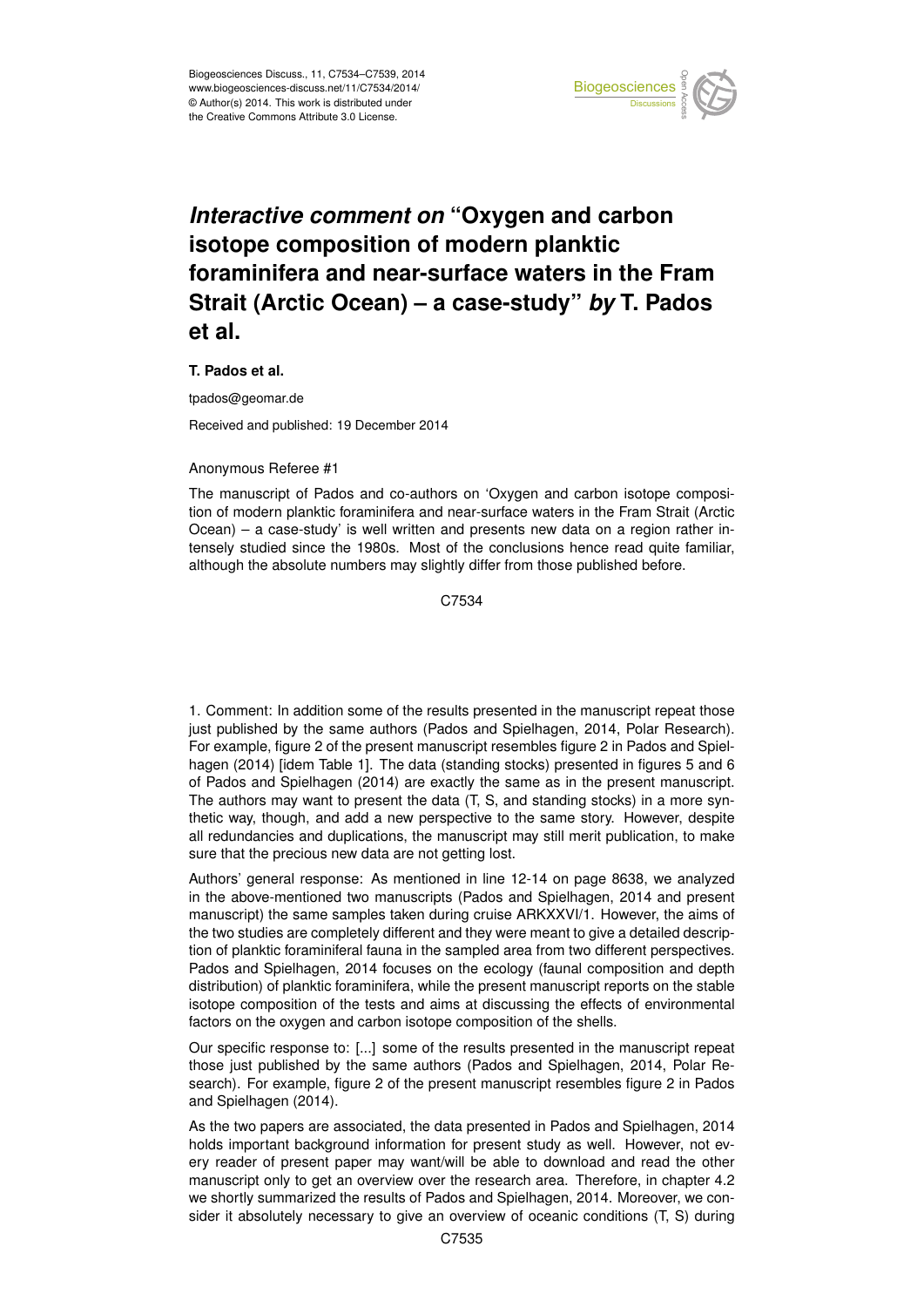sampling (Figure 2 in both manuscripts) since these data are crucial for understanding the isotope data presented and discussed.

Our specific response to: [...]The data (standing stocks) presented in figures 5 and 6 of Pados and Spielhagen (2014) are exactly the same as in the present manuscript.

Since figures 5 and 6 in the Polar Research manuscript are not shown in the BGD manuscript (and nothing similar either) we assume the reviewer means that figures 3 and 4 in the Polar Research manuscript resemble figures 5 and 6 in the BGD manuscript. However, while the first two show the species composition and the relative abundances in the samples, the latter two show standing stocks for the two species (calculation is explained in chapter 3 Materials and Methods). These figures 5 and 6 in the present manuscript aim to show the calculated calcification depths of the two species. This calcification depth is calculated from the standing stock, which therefore is important information in the present paper. Neither standing stocks nor calcification depths were shown or discussed in the Polar Research paper and thus they are new data when shown in the BDG manuscript.

2. Comment: On the scientific level, I have some concerns about the use of name and species concept of Neogloboquadrina pachyderma. The species concept is discussed in detail by Darling et al. (2006, Paleoceanography), and coiling direction may not be used to distinguish N. pachyderma (more left than right coiling) from N. incompta (more right than left coiling)[the authors may just skip '(sin.)' after 'N. pachyderma'].

Authors' response: The reviewer is right, from the genetical point of view it is not correct to use "Neogloboquadrina pachyderma (sin.)" for describing a species. We are aware of the problem, however we did not have the possibility to genetically analyze our samples, we could only visually differentiate the species. Therefore we follow the suggestion of the reviewer. In the revised manuscript we have added a sentence explaining that we use the term "Neogloboquadrina pachyderma" (with no addition of "sin."). However, we also state that for isotopical analyses we have used left-coiling specimens

C7536

only, which may genetically be (to a very minor amount) N. incompta. Considering the fact that each isotopic measurement was performed on a sample of several left-coiling specimens, we think it is still justified to use "Neogloboquadrina pachyderma" when discussing the results.

Changes in the manuscript: We have deleted "sin." after "N. pachyderma" and in the "Material and Methods" we have added a sentence explaining that we follow the species concept of Darling et al. (2006). Moreover we clarified that we used only left coiling specimens for the stable isotope analysis.

3. Comment: T. quinqueloba may or may not contain symbionts (page 8645, line 26 to page 8646, line 1), and which would affect the interpretation of the stable isotope signal (Hemleben et al. 1989, Ortiz et al. 1995). I would suspect that T. quinqueloba do not harbor symbionts at the high latitudes sample here.

Authors' response: The reviewer is right, Ortiz et al., 1995 describes T. quiqueloba collected in the California Current as asymbiotic. However, all studies conducted in high latitudes that we are aware of describe T. quinqueloba as symbiotic species (Schiebel and Hemleben, 2005, Palaeont. Zeitschr.; Simstich, 2003; Jensen, 1988, Ber. SFB 313; Hemleben et al., 1989; Be, 1977). We therefore assume that the observations of Ortiz et al. (1995) represent more the exception than the rule.

Changes in the manuscript: None.

4. Comment: I don't see how increasing river discharges at quite remote places would affect the stable isotope of the foraminifers sampled in the Fram Strait (page 8648, lines 17-23). Please explain.

Authors' response: Increasing river discharges (e.g., Peterson et al., 2002) in the last 8 decades have significantly changed the freshwater budget of the Arctic Ocean (Morison et al., 2012, Nature) and resulted in a net storage of freshwater here. Accordingly, model results (e.g., Holland et al., 2006, J. Clim.) indicate an increased freshwater